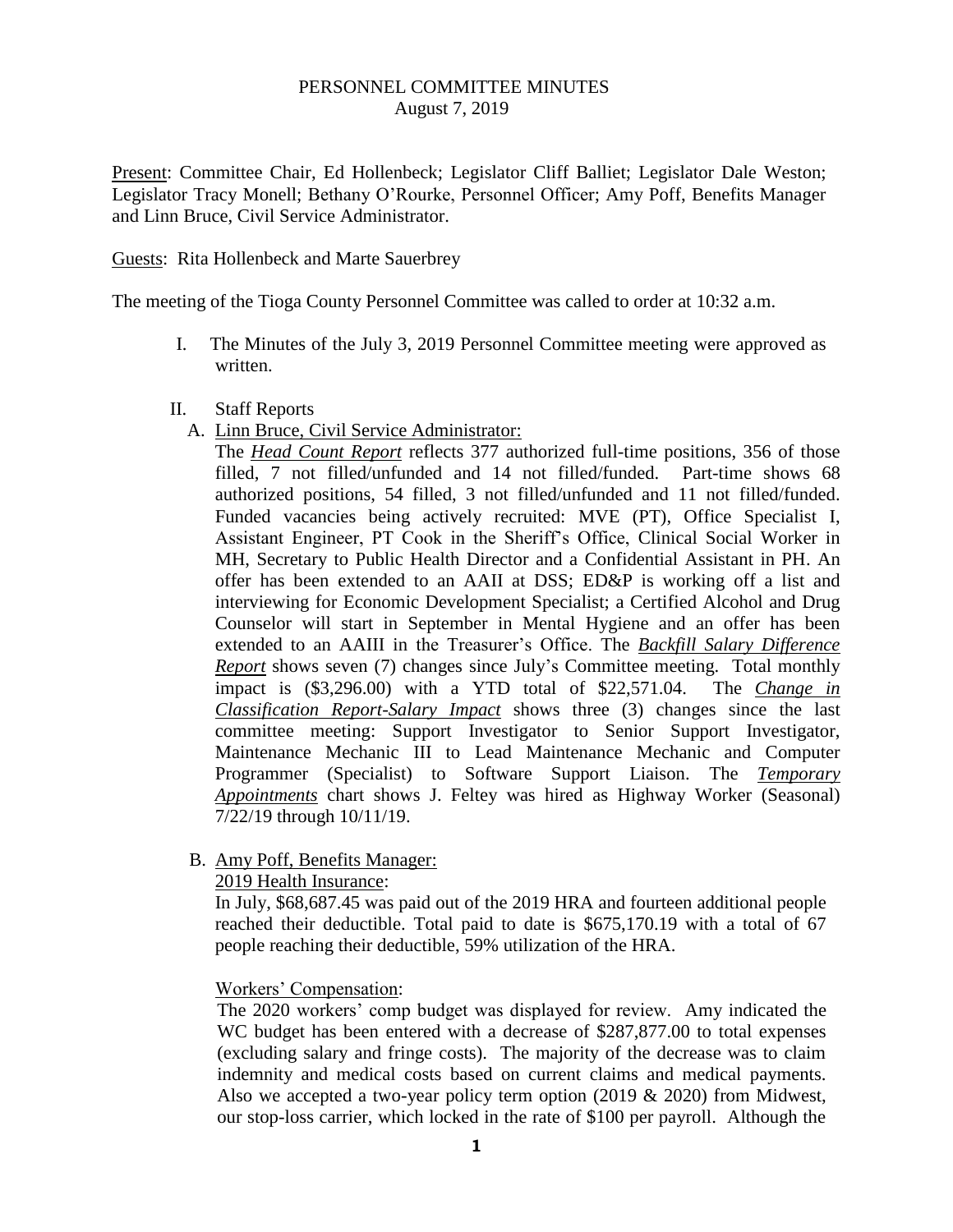2020 policy premium will be based on actual 2019 payroll, it helped estimate 2020 costs. The total budget figure is \$1,165,644.00, \$51,477 is covered by refund from NYS of prior year's expenses and the balance is assessed to the participants in the self-insured workers' compensation plan. The total budget figure and assessment figure will need to be adjusted if there is any increase to salary and /or fringe costs for 2020.

C. Bethany O'Rourke, Personnel Officer

Budget Tracking Report:

 The budget tracking report as of August 2, 2019 was displayed for review. So far in 2019 we have collected \$2,990.00 (101.4%) of our projected revenues. We have spent 54.9% of our appropriations. Nothing notable to mention.

- III. Old Business: None
- IV. New Business:

2020 Personnel Budget Request: The 2020 Personnel budget request was distributed and reviewed.

Non-Union Salary Committee 2020 Recommendations: The NU Salary Committee recommendations were distributed and reviewed.

Department Head Evaluations: Bethany reminded committee members that the Department Head evaluations are due the second week of September.

V. Resolutions:

Create and Fill Position – PT Deputy Sheriff (Sheriff's Office): This resolution authorizes the Sheriff to create and fill one part-time Deputy Sheriff position to be assigned to the Spencer VanEtten School District as a School Resource Officer (SRO) effective September 1, 2019. It will be necessary to increase the 2019 PT salary account A3110.510010 by \$12,000 and revenue account A3110.425950 by \$12,000. The PT headcount for the Sheriff's Office will increase from 6 to 7 effective September 2019.

Authorize Non-Union Salary (Legislative Office): The Clerk to the Legislature position shall become vacant on September 14, 2019 due to a retirement. This resolution promotes Cathy Haskell to Clerk to the Legislature position effective September 14, 2019 at an annual salary of \$70,000.

Create and Fill Seasonal Social Welfare Examiner Position and Seasonal Office Specialist I positions for the HEAP Program (DSS): This resolution authorizes the Department of Social Services to create and fill the seasonal HEAP positions as follows: two FT seasonal SWE's 9/30/19-2/28/20 at a starting salary of \$14.73/hour, one FT seasonal OSI 10/15/19-3/31/20 at a starting salary of \$12.22/hour, two FT seasonal OSI's 10/28/19-1/31/20 at a starting salary of \$12.22/hour and one FT seasonal OSI 10/28/19-1/31/20 at a starting salary of \$12.22/hour.